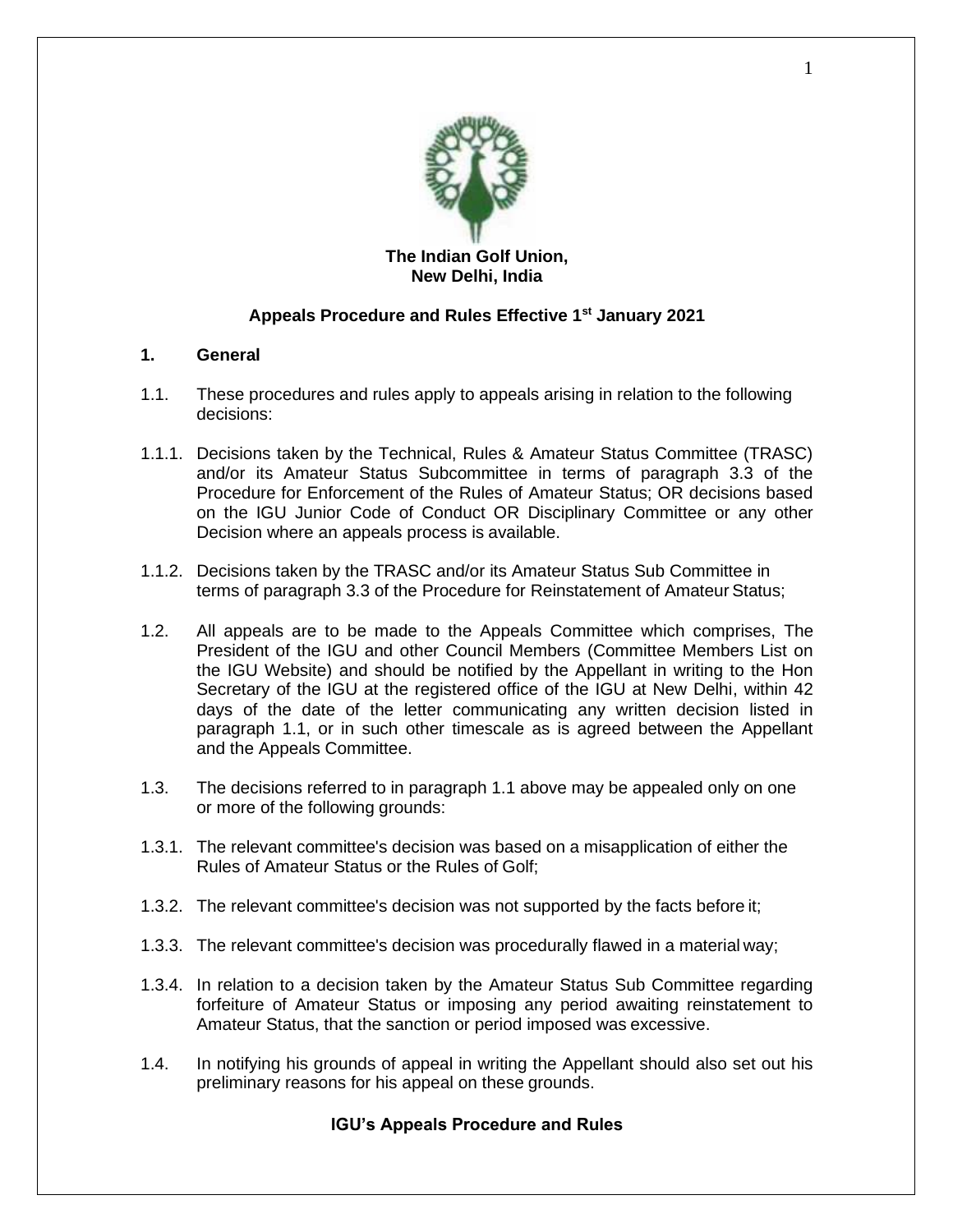

1.5. Any attempted appeal which falls out with the grounds set out in paragraph 1.3 or is made out with the timescale set out in paragraph 1.2 may not constitute a proper appeal under these rules and may not be considered by the Appeals Committee.

#### **2. Receipt by the Appeals Committee**

- 2.1. On receiving a competent appeal in accordance with these rules, the Appeals Committee shall, within a reasonable time, write to the Appellant acknowledging receipt of the appeal, and confirming that the appeal shall be dealt with by way of written representations.
- 2.2. Notwithstanding paragraph 2.1 above, the Appeals Committee shall have the discretion to agree to an oral hearing of the appeal where the Appeals Committee considers, in all the circumstances that it would be in the interests of fairness to do so.
- 2.3. At this time the Appeals Committee shall also write to the committee responsible for the original decision and ask it to provide in writing, within 21 days of the date of Appeal's Committee's letter, details of the decision being appealed, full reasons for it, including a written statement setting out any grounds on which the appeal is opposed by the committee, if that is the case.
- 2.4. On receipt of the committee's written statement under paragraph 2.3, the Appeals Committee shall forward the committee's response to the Appellant.

#### **3. Written Representations**

- 3.1. The Appellant shall have 21 days from the date of the Appeals Committee's letter enclosing the committee's written statement to submit full written representations on his appeal to the Appeals Committee.
- 3.2. Written representations should include:
- 3.2.1. Any documentary evidence which the Appellant considers is relevant to support his grounds of appeal;
- 3.2.2. Any further arguments in support of his appeal; and
- 3.2.3. Any additional information which the Appellant thinks is relevant by way of background for the Appeals Committee.

## **IGU's Appeals Procedure and Rules**